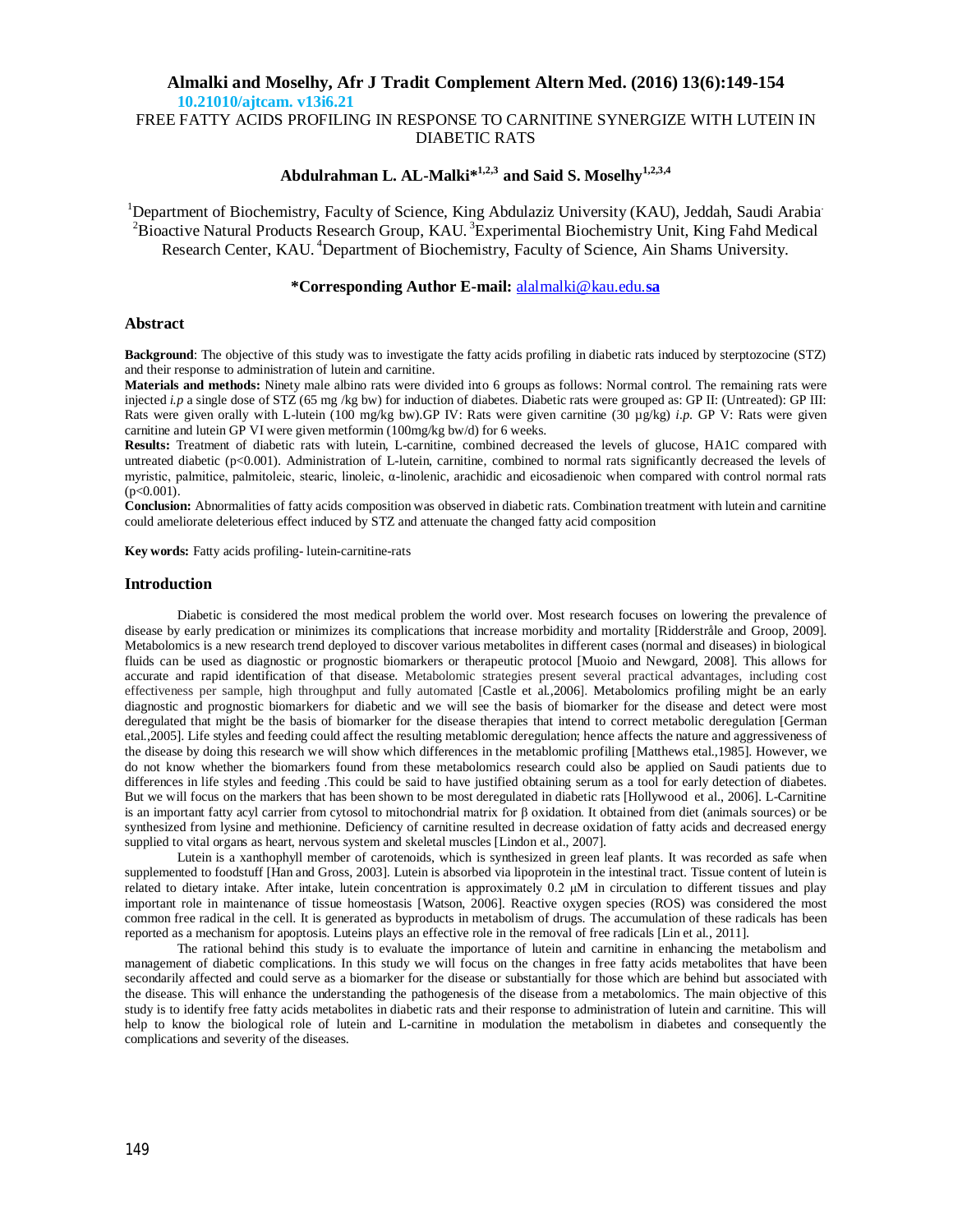# **Almalki and Moselhy, Afr J Tradit Complement Altern Med. (2016) 13(6):149-154**

**10.21010/ajtcam. v13i6.21**

#### **Materials and Methods Animals**

Ninety male albino rats weighting between 200±20 g were included in this study. Rats were divided into 6 groups (each 15 rats) as follows: Group I: Control group which was received a single dose of 0.1 mol/l citrate buffer only. The remaining rats were injected with a single dose of streptozocine (STZ) (65 mg /kg b.w) *i.p* for induction of diabetes. These animals developed diabetes within three days. Blood sugar more than 250 mg/dl was considered diabetic. Diabetic rats were divided into five groups as follows: GP II: (Untreated diabetic): GP III: Rats were given orally with L-lutein (100 mg/kg bw).GP IV: Rats were given with L-carnitine (30  $\mu$ g/kg b w) ip. GP V: Rats were given L-carnitine and lutein. GP IV: rats were given metamorfin (10 mg/kg bw) daily. At the end of the experiments (6 weeks). Blood was collected directly from all groups. Serum was used for the determination of glucose, glycated hemoglobin, urea, creatinine and nitric oxide, malondilaldhyde [Shearer etal.,2008], total antioxidant activity. Superoxide dismutase, interleukin-6, tumor necrosis factor (TNF-α) by using ELISA kit from BIORAD, ENGLAND.

#### **Profiling of serum fatty acids**

Serum fatty acids were extracted with mixture of chloroform/methanol (2:1). Methyl ester of fatty acids (FAME) were prepared with by using 20% triflouroboron with methanol 110°C. Analyses of the ester were done by GC using from Agilent Company. The GC was equipped with capillary column 60m, 0,25mm) and flame ionization detector at 260°C and injector at 250°C. The carrier gas used was Helium with flow rate at 43cm/sec. The retention times of standards fatty acids were used. For all fatty acids the mean value in percent was calculated [Rebouche and Chenard,1991].

#### **Statistical analysis**

The data were calculated as mean ± SD using SPSS, version 22. Any significant differences between different treated groups using ANOVA test.

## **Results**

The body weight of the rats at the beginning of the study were similar in all groups. At the end of the experiment, diabetic animals presented a significant weight loss (p <0.001). The weights of the rats at the beginning of the study were similar in all groups. At the end of the experiment, diabetic animals presented a significant weight loss. Injection of rats with STZ resulted in a significant increase in blood glucose levels in the diabetic group compared with the control group (p <0.01), while treatment with lutein or carnitine or combined resulted in a significance decrease in blood glucose compared with the untreated diabetic animals ( $p$  <0.05, table 1). As a result, diabetes, HbA1c was significantly increased ( $p$  <0.05) in the diabetic untreated group. Treatment of animals with lutein or carnitine or combined improves the two parameters in a dose dependent manner (table 1). The HCA exert hypoglycemic action but less potent than insulin (p<0.05).

| <b>Table 1:</b> Body weight and blood glucose and glycated hemoglobin levels in all groups |                 |                              |                        |                      |                              |  |  |  |
|--------------------------------------------------------------------------------------------|-----------------|------------------------------|------------------------|----------------------|------------------------------|--|--|--|
|                                                                                            | Group 1         | Group IIa                    | Group IIb              | Group IIc            | Group IId                    |  |  |  |
| Initial body weight( gm)                                                                   | 120.13±9.5      | $125.44 + 7$                 | $129.19 + 6$           | $122 + 7.2$          | $131.33\pm 6.5$              |  |  |  |
|                                                                                            |                 |                              |                        |                      |                              |  |  |  |
| Final body weight( gm)                                                                     | $199.5 + 8.2$   | $150.8 + 7.2^a$              | $167.3 \pm 16.5^{a,b}$ | $165.52 + 8.9^{a,b}$ | $210+12.3^{a,b}$             |  |  |  |
|                                                                                            |                 |                              |                        |                      |                              |  |  |  |
| Glucose (mg/dL)                                                                            | $92.78 + 0.45$  | $275.35 + 1.45^{\circ}$      | $145.92+1.4^{a,b}$     | $137.71 + 1.23^b$    | $102.21 + 0.57^{a,b}$        |  |  |  |
|                                                                                            |                 |                              |                        |                      |                              |  |  |  |
| <b>HbA1c</b> $(\%)$                                                                        | $5.54 \pm 0.41$ | $8.42 \pm 0.34$ <sup>a</sup> | $6.8 + 0.54^b$         | $6.8 + 0.38^{b}$     | 5. $8 \pm 0.52$ <sup>b</sup> |  |  |  |
|                                                                                            |                 |                              |                        |                      |                              |  |  |  |

The antioxidant activities like GSH reduced, catalase, SOD in retina of diabetic animals were significantly reduced as a result of STZ injection. Supplementation of lutein or L-carnitine or combined resulted in a significant elevation in GSH (p<0.05 for each) level and the activities of catalase and SOD (p<0.001, <0.01 and <0.05)) respectively (table 1). The elevation of the antioxidant enzymes was found to be dose dependent. The degree of lipid peroxidation in the retina was significantly elevated as a result of diabetes. Administration of the combined dose resulted in a dose dependent decrease of MDA levels, table 1.

Figures (1, 2) showed that, serum aldolase reductase and total antioxidant activities were significantly decreased in diabetic rats when compared with the controlled ones (p<0.01 and 0.001) respectively. Lutein or L-carnitine or combined showed an elevation in these activities with dose dependent. The enhancement in insulin injection is better than alone  $(p<0.05)$ .

Fig.3 showed that, both TNFα and IL-1 play an important role in the pathogenesis of diabetic retinopathy. As a result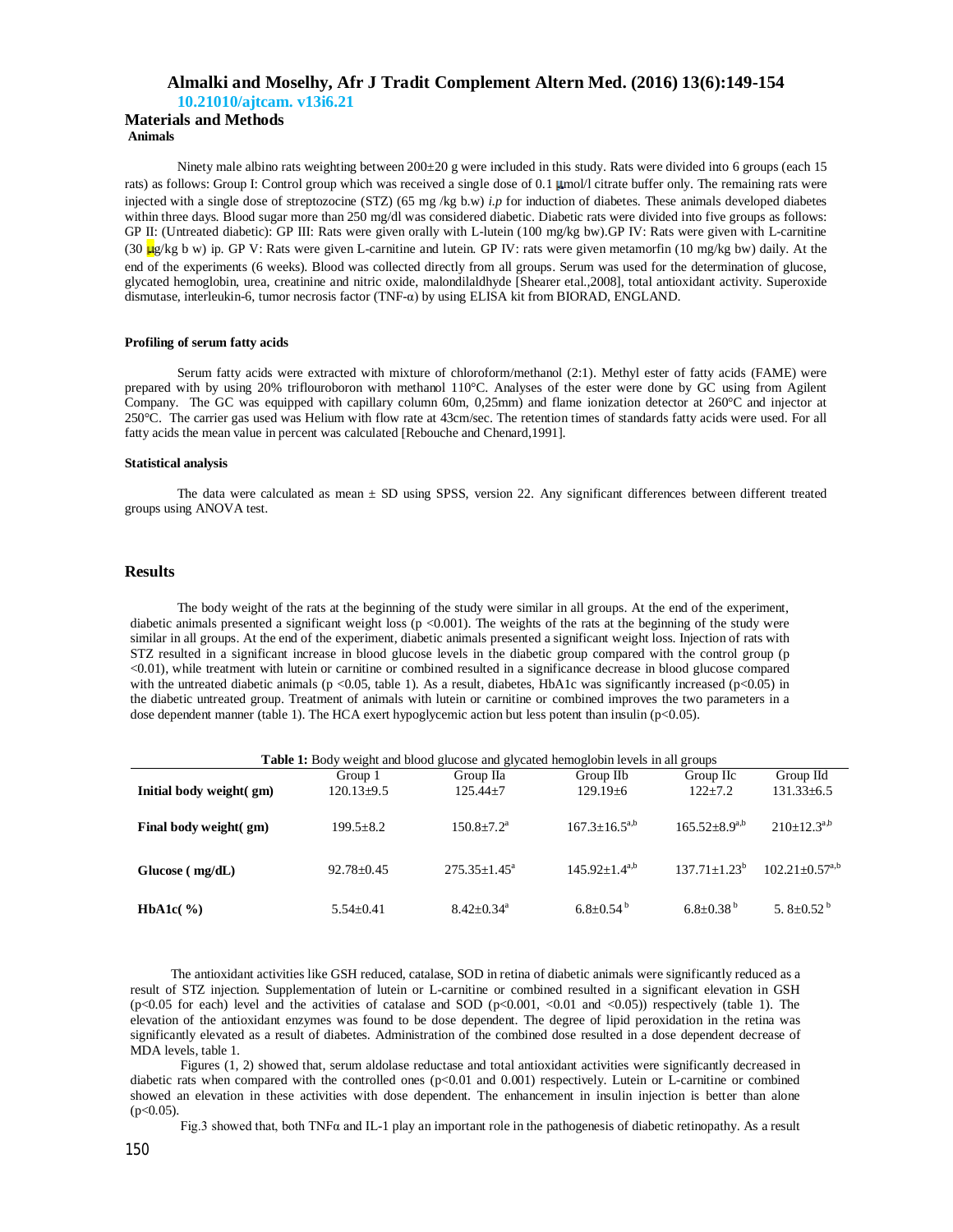of STZ injection the retinal levels of TNF $\alpha$  and IL-1 were significantly elevated (p<0.001) for each indicating a considerable level of inflammation compared with the normal control rats. Administration of lutein or carnitine or combined results in a significant and a dose dependent reduction of these elevated levels (p<0.01). As a result of diabetes and enhanced formation of AGEs was marked and activated in the diabetic untreated group compared with the normal control group. HCA supplementation lutein or L-carnitine or combined resulted in a significant reduction of AGEs in a dose dependent manner as indicated in Figure3. HCA attenuated AGE production compared with insulin (p<0.001).

**Table 2**: Serum malondialdhyde (MDA) level and reduced glutathione (GSH) levels, catalase, and superoxide dismutase (SOD) activity in retina of different groups (Mean +S.D)

| Groups          | Serum           |                |                |              |  |  |  |
|-----------------|-----------------|----------------|----------------|--------------|--|--|--|
|                 | MDA             | <b>GSH</b>     | Catalase       | SOD          |  |  |  |
|                 | umol/mg protein | $\mu$ g /mg    | $U/mg$ protein | U/mg protein |  |  |  |
|                 |                 | protein        |                |              |  |  |  |
| Group I         |                 |                |                |              |  |  |  |
| Range           | 98-196          | $104 - 546$    | 992-2349       | $956 - 2623$ |  |  |  |
| Mean $\pm$ S.D. | $66.7 + 28$     | $284 + 52$     | $1249 + 140$   | $1545 + 191$ |  |  |  |
|                 |                 |                |                |              |  |  |  |
| $Group$ II      |                 |                |                |              |  |  |  |
| Range           | 190-261         | 68.7-221.5     | $109.5 - 642$  | 453-1342     |  |  |  |
| $Mean \pm S.E.$ | $188 + 37$      | $123.6 + 19.3$ | $358 + 65$     | $760 + 78$   |  |  |  |
| $p^*$ value     | N. S.           | < 0.01         | < 0.001        | < 0.001      |  |  |  |
| Group III       |                 |                |                |              |  |  |  |
| Range           | $149 - 213$     | $121 - 496$    | $706 - 2002$   | 876 - 1987   |  |  |  |
| Mean $\pm$ S.E. | $142 + 32$      | $259 + 50$     | $843 + 134$    | $1021 + 163$ |  |  |  |
| $p^*$ value     | < 0.001         | < 0.001        | < 0.001        | < 0.001      |  |  |  |
| Group IV        |                 |                |                |              |  |  |  |
| Range           | 136-261         | 69.6-213.9     | 456 - 1632     | 962-1316     |  |  |  |
| $Mean + S.E.$   | $133+25$        | $128 + 16.4$   | $987 + 56$     | $836 + 53$   |  |  |  |
| $p^{**}$ value  | < 0.001         | p < 0.05       | < 0.001        | < 0.001      |  |  |  |
| Group V         |                 |                |                |              |  |  |  |
| Range           | 156-261         | 69.6-213.9     | 546 - 1756     | 624-2116     |  |  |  |
| $Mean + S.E.$   | $121 + 25$      | $128 + 16.4$   | $1112 + 86$    | $1233 + 153$ |  |  |  |
| $p^{**}$ value  | N.S.            | p < 0.05       | < 0.001        | < 0.001      |  |  |  |

*P*\* value, all groups vs control *P*\*\* value, treated Vs untreated



**Figure 1**: Serum aldose reductase activity in all studied groups (Mean SD).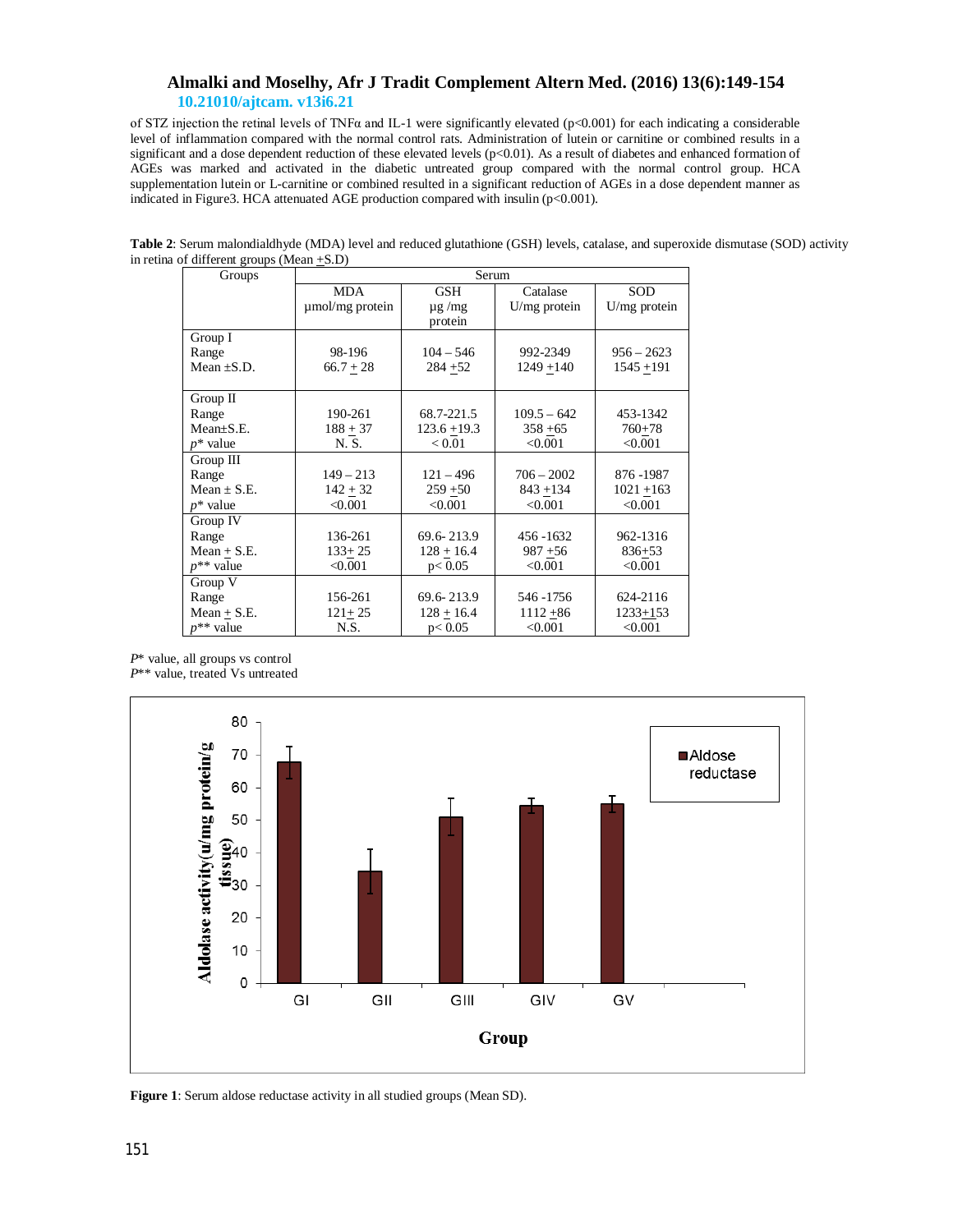

**Figure 2**: Serum total antioxidant activity in all studied groups (Mean SD).



**Figure 3:** Serum (TNF- α), interleukine-1, and advanced glycated end products (AGEs) levels

Serum glucose, HA1C levels in STZ-induced diabetic rats showed about four-fold elevation compared with control group (p<0.001). Treatment of diabetic rats with L-lutein, carnitine, combined were statistically significant (p<0.01,<0.001), (p<0.01,<0.01) ,(p<0.001,<0.001) respectively decreased in the levels of glucose, HA1C compared with untreated diabetic.

The combined effect was similar to metformin treatment.

 The results in table (2) revealed that, a statistical significant elevation in the levels of saturated palmitic acid, monounsaturated fatty acids ( palmitoleic oleic and arachidic) in diabetic rats.

Treatment of diabetic rats with L-lutein or L-carnitine or combined significantly reduction of saturated palmitic acid (p<0.01), monounsaturated fatty acids (palmitoleic oleic and arachidic) (p<0.001). The effect of combined treatment nearly similar to metformin treatment.

In diabetes rats, linoleic acid level was above normal, whereas arachidonic acid was below normal. However, diabetics rats treated with metformin arachidonic acids elevate significantly  $(p<0.05)$ .

 Administration of L-lutein, carnitine, combined to normal rats significantly decreased the levels of myristic, palmitice, palmitoleic, stearic, linoleic, α-linolenic, arachidic and eicosadienoic when compared with control normal rats. Diabetic rats treated with L-lutein, L-carnitine, combined significantly ( $p<0.01$ ) decreased the percentage of palmitic, stearic, oleic, arachidic compared with untreated rats.

### **Discussion**

 Hyperglycemia plays an important role in the development and progression of diabetic complications [Kim et al., 2011]. The oxidative stress and AGEs can enhance inflammatory processes and diabetic complications [Trumbo and Ellwood,2006]. The elevation in serum glucose and HA1c levels in diabetic rats are in according to results obtained [Alves-Rodrigues and Shao 2004], who reported that, STZ-induced showed 4-5fold increase in the blood glucose levels after STZ administration.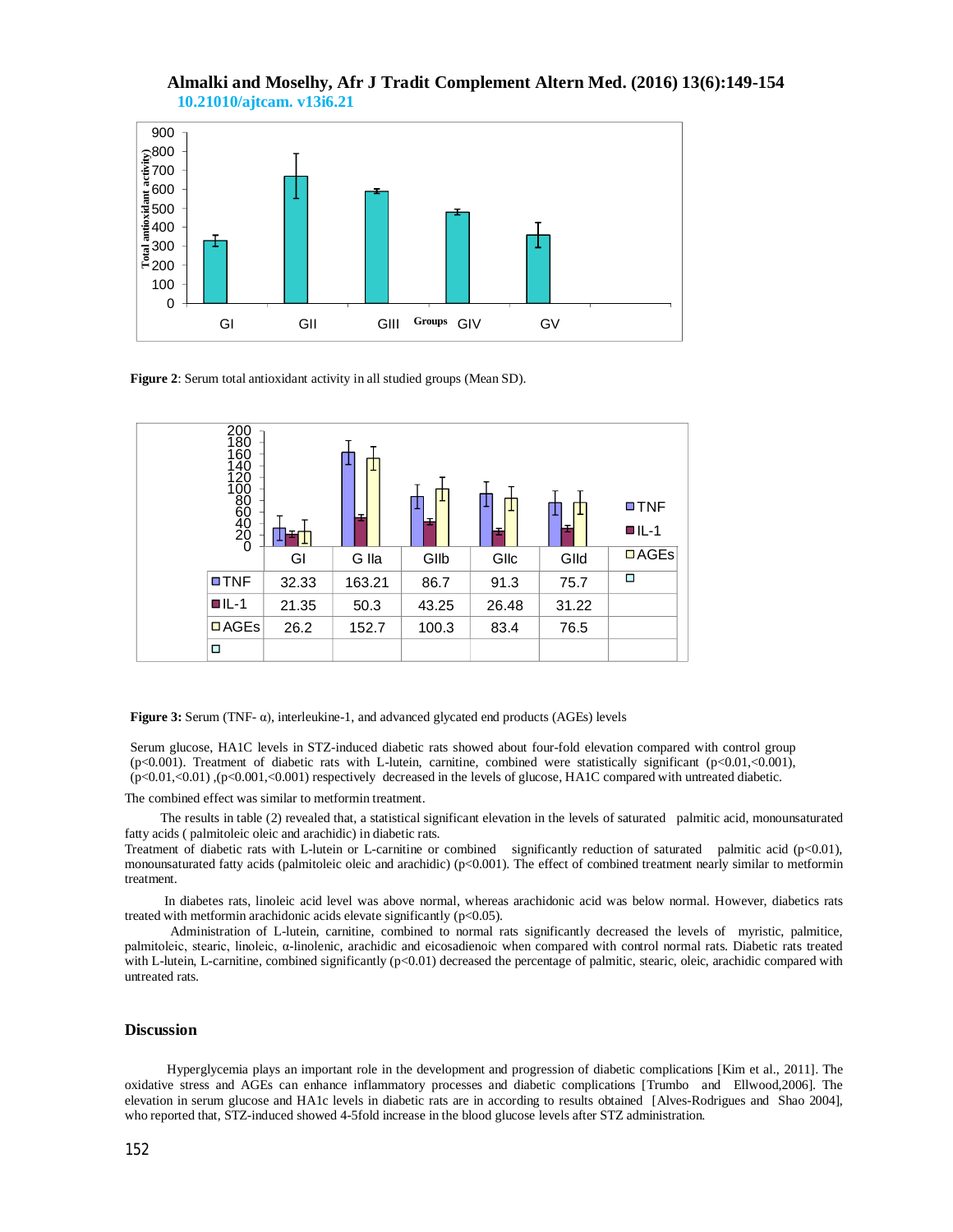The hyperglycemia due to the toxic effects of STZ through glucose transporter-2, these lead to organ damage through activation of toxic accumulation of sorbitol in vital organs [Griffin et al.,1999].Treatment with lutein or carnitine and their combination significantly reduced elevated serum glucose This is in accordance to [Girard et al.,2005]. The combined effect is nearly similar to metformin action

 These effects of these supplements can be attributed to the antioxidant of lutein and combination with carnitine to reduce the glucose in the blood and stimulate the activity of pancreatic islets and insulin production in diabetic rats. The observations were consistent with the overall improvement of the complications associated with diabetes with insulin [Evans etal.,2001].Treatment with lutein combined with carnitine or with metformin were significantl lowered the levels of myristic, palmitic, palmitoleic and elevates the level of stearic acids when compared with the untreated dietiic rats.

This is in accordance to results of [Gupta et al., 2013], who stated that, total saturated fatty acids were higher in the non-diabetic rats treated with lutein tha untreated . Level of arachidonic may be decreased in diabetes and some degenerative diseases. Desaturase activities may be increased by insulin and die restriction [Na et al., 2011]. Insulin therapy can correct this defect by influencing the desaturase level. The results obtained confirm that treatment with these supplements have beneficial effects on the D-6 desaturase system and unsaturated fatty acid levels and protective effects on unsaturated fatty acid and [Neyrinck et al., 2013].

### **Conclusion**

It could be concluded that, abnormalities of fatty acids composition was observed in rats. It may be possible that, treatment with lutein alone or combine with L-carnitine could ameliorate toxicity induced by STZ and attenuate the changed fatty acid composition .

### **Table 2:** Fatty acids levels in different studied groups (Mean  $\pm$  SD)

| $\sim$ $\sim$            |                 |                 |                 |                 |                 |                 |
|--------------------------|-----------------|-----------------|-----------------|-----------------|-----------------|-----------------|
| Animals groups           | Control         | Diabetic        | Diabetic+       | Diabetic        | Diabetic+       | Diabetic+       |
|                          | group           |                 | Lutein          | $+$ carnitine   | $lutein+$       | metformin       |
| Fatty acids              |                 |                 |                 |                 | carnitine       |                 |
| Myristic 14:0            | $0.99 \pm 0.04$ | $1.1 \pm 0.24$  | $1.0 \pm 0.11$  | $1.0 \pm 0.12$  | $1.0 \pm 0.21$  | $1.1 \pm 0.20$  |
| Palmitic 16:0            | $1.3 \pm 0.11$  | 1.41±0.20       | $1.44 \pm 0.19$ | $1.43 \pm 0.16$ | $1.37 \pm 0.15$ | $1.30 \pm 0.31$ |
| Palmitoleic 16:1         | $0.45 \pm 0.12$ | $0.49 \pm 0.09$ | $0.48 \pm 0.07$ | $0.43 \pm 0.05$ | $0.40 \pm 0.1$  | $0.40 \pm 0.08$ |
| Stearic 18:0             | $2.7 \pm 0.63$  | $2.88 \pm 0.83$ | $2.93 \pm 0.93$ | $2.81 \pm 0.73$ | $2.99 \pm 0.89$ | $2.62 \pm 0.63$ |
| Oleic $18:1$             | $1.3 \pm 0.06$  | 1.56±0.09       | $1.65 \pm 0.11$ | $1.77 \pm 0.12$ | $1.52 \pm 0.32$ | $1.81 \pm 0.41$ |
| $\alpha$ -Linolenic 18:3 | $1.89 \pm 0.09$ | $1.49 + 0.29$   | $1.55 \pm 0.39$ | $1.61 \pm 0.41$ | $1.71 \pm 0.53$ | $1.91 \pm 0.32$ |
| Linolenic 18:3           | $1.44 \pm 0.07$ | $1.14 \pm 0.17$ | $1.14 \pm 0.17$ | $1.14 \pm 0.17$ | $1.14 \pm 0.17$ | $1.14 \pm 0.17$ |
| Arachidic acid 20:0      | $0.92 \pm 0.05$ | $1.3 \pm 0.35$  | $1.1 \pm 0.25$  | $1.2 \pm 0.33$  | $1.0 \pm 0.41$  | $0.94 \pm 0.44$ |
|                          |                 |                 |                 |                 |                 |                 |
| Ecosadienoic acid 20:2   | $0.98 \pm 0.55$ | $1.2 \pm 0.65$  | $1.3 \pm 0.45$  | $1.1 \pm 0.35$  | $1.4 \pm 0.71$  | $1.2 \pm 0.56$  |

Table (2); Fatty acids levels in different studied groups (Mean± SD).

Mean values with different superscript letters in the same column are significantly different at  $p \le 0.05$ 

### **Acknowledgment**

This project was funded by the Deanship of Scientific Research (DSR) at King Abdulaziz University, Jeddah, under grant no. (G/58/130/1437). The author, therefore, acknowledge with thanks DSR technical and financial support.

### **Conflict of Interests**

The authors declare that there is no conflict of interests regarding the publication of this paper.

## **References**

- 1. Alves-Rodrigues, A.; Shao, A. The science behind lutein. Toxicol. Lett. 2004, *150*, 57–83.
- 2. Castle AL, Fiehn O, Kaddurah-Daouk R, Lindon JC. Metabolomics Standards Workshop and the development of international standards for reporting metabolomics experimental results. Brief Bioinform 2006; 7:159–165.
- 3. De Fronzo RA, Tobin JD, Andres R: Glucose clamp technique: a method for quantifying insulin secretion and resistance. *Am J Physiol* 237:E214–E223, 1979.
- 4. Evans JL, Goldfine ID, Maddux BA, Grodsky GM. Are oxidative stress-activated signaling pathways mediators of insulin resistance and beta-cell dysfunction? Diabetes 2003; 52: 1–8. PMID: 18. Araújo CC, Leon LL. Biological activities of Curcuma longa L. Mem. Inst Oswaldo Cruz. 2001; 96: 723–728.
- 5. German JB, Hammock BD, Watkins SM. Metabolomics: building on a century of biochemistry to guide human health. Metabolomics 2005; 1:3–9.